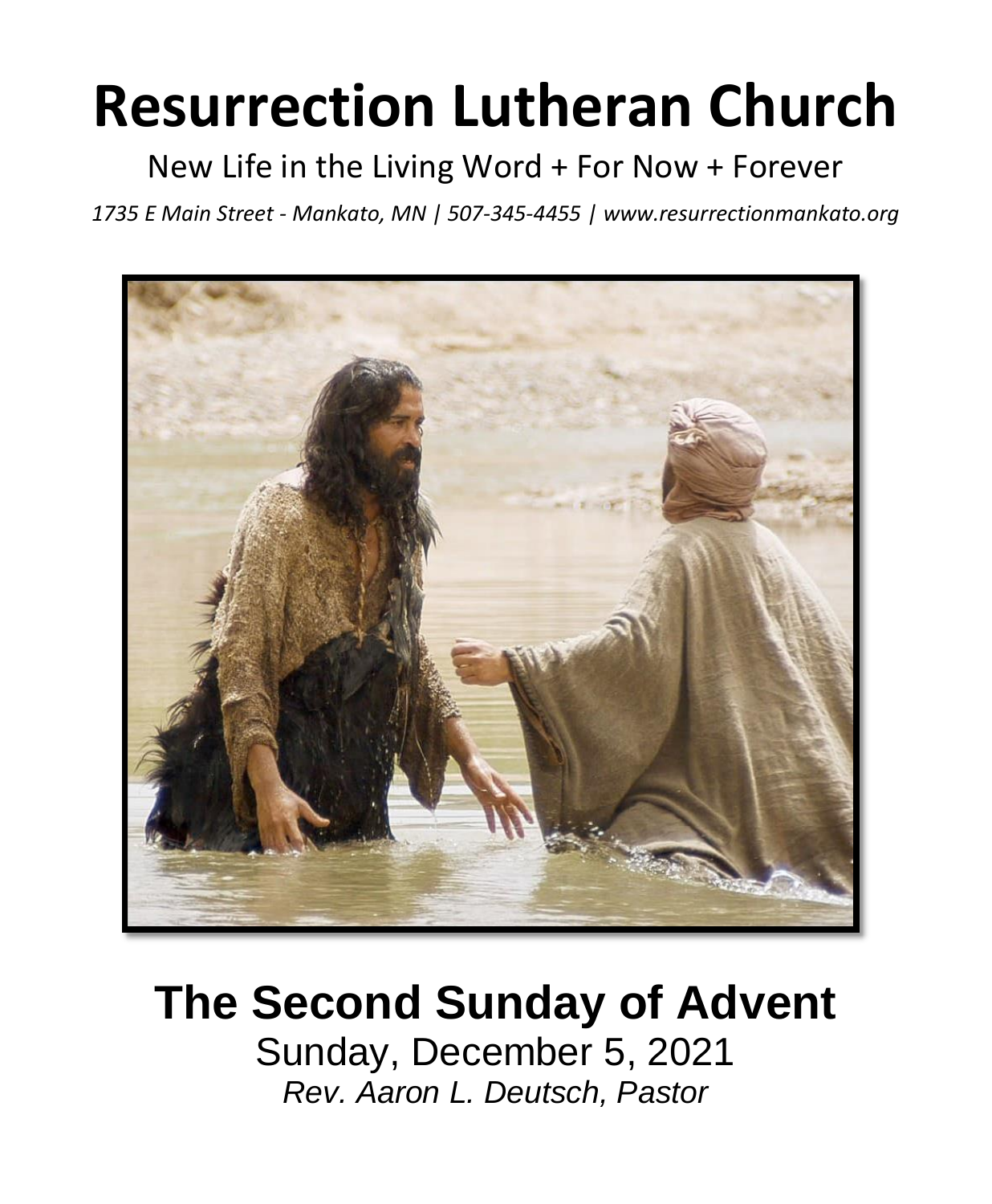#### **WELCOME** and **ANNOUNCEMENTS**

#### **CONFESSION AND FORGIVENESS OF SIN**

P: We gather in the name of the Father, and of the Son, and of the Holy Spirit.

#### **C: Amen.**

P: The psalmist writes: "Search me, O God, and know my heart; test me and know my thoughts. See if there is any wicked way in me, and lead me in the path everlasting." We cannot come before God unless we are first honest with ourselves about the mistakes we make. In this spirit, let us offer our prayers to God:

#### *Silence is kept for reflection and self-examination*

#### P: Gracious God,

**C: Our sins are too heavy to carry, too real to hide, and too deep to undo. Forgive what our lips tremble to name and what our hearts can no longer bear. Set us free from a past that we cannot change and grant us grace to grow more and more into your likeness and image; through Jesus Christ, the light of the world. Amen.** 

P: God so loved the world that he gave his only Son, so that everyone who believes in him may not perish, but have eternal life. It is true that we have sinned. But it is a greater truth that we are forgiven through God's love in Jesus Christ. To all who humbly seek the mercy of God He says, "your sins are forgiven."

#### **C: Amen!**

#### **GATHERING HYMN: On Jordan's Banks The Baptist's Cry………………..RECLAIM No. 101**

#### **ADVENT CANDLE LIGHTING LITURGY**

L: Today, we gather around the Advent wreath to light our second candle: the candle of peace. Just as the angels announced peace and goodwill at the birth of Jesus, **C: At the end of time, Christ will come with the angels to usher in his eternal peace, in which He will reign forever.** 

L: We pray that his kingdom would come among us now by faith. A word from Isaiah: "For a child has been born for us, a son given to us; authority rests upon his shoulders; and he is named Wonderful Counselor, Mighty God, Everlasting Father, Prince of Peace."

#### **C: And from John: "Peace I leave with you; my peace I give to you. I do not give to you as the world gives. Do not let your hearts be troubled, and do not let them be afraid."**

L: As we light our advent candle, we thank you, Lord, for the peace you give. As we prepare for Christmas time, light of the world, shine on us. In our lives of confusion and stress bring peace to our hearts. To all who don't know you, light of the world, shine through us.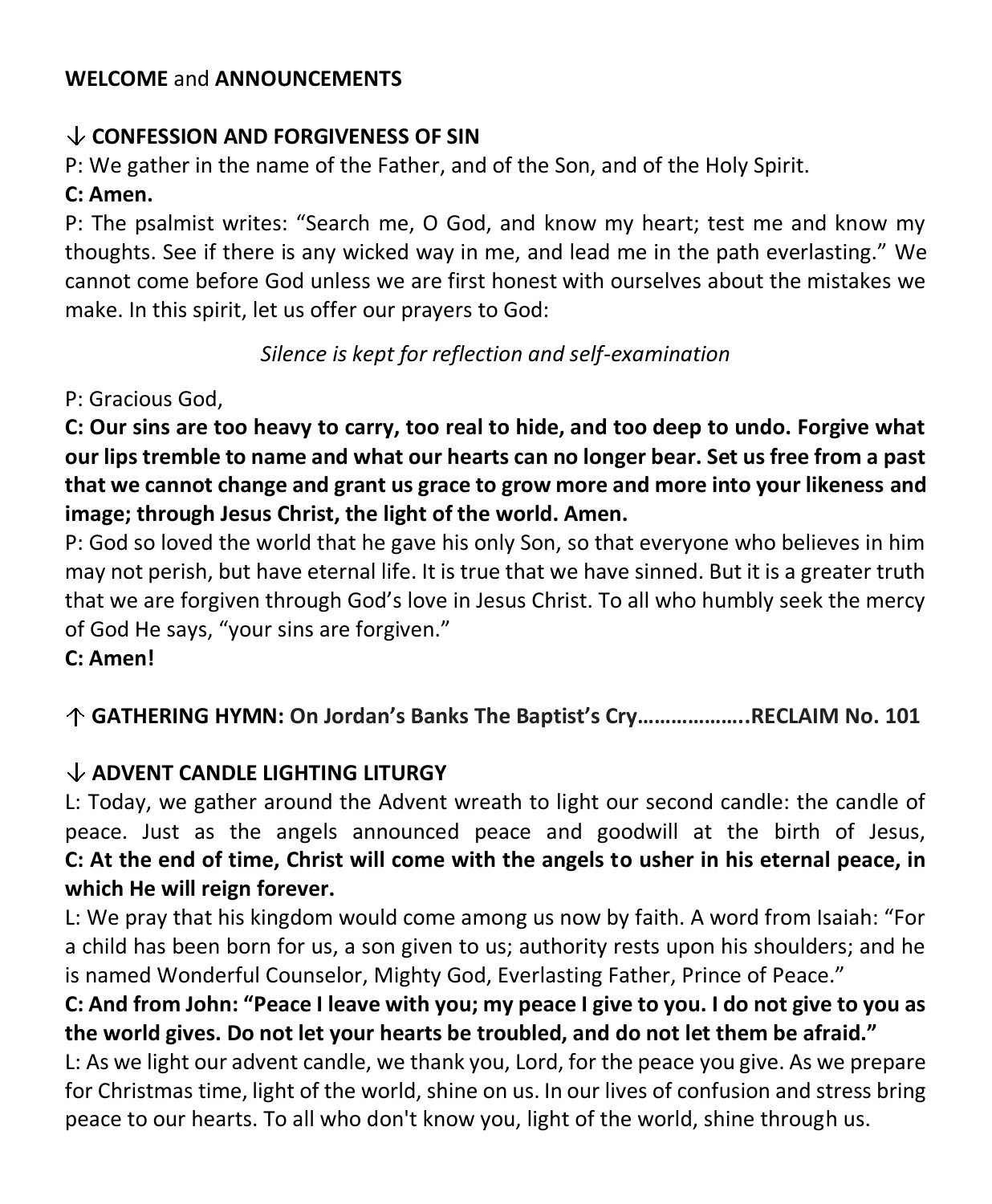**C: In this world of pain and darkness help us to share the peace you give. In our service here today, light of the world, light the way. In the midst of conflicts near and far, two candles shine with the peace of God's mercy for us and our world. In peace, we turn our eyes to this second flame, the flame of the angels.** 

L: Let us pray...

**All: Gracious God, Grant that we may find peace as we prepare for our Lord's birth. May divisions in ourselves and in our families be peacefully resolved. May there be peace in our cities and in the countries of our world. Help us to see the paths of peace in our lives, and then give to us courage to follow them. Lord, let us remember that you only are the giver of lasting peace and that you are always with us. Amen.**

L: As the first and second candles are lit, please join in singing our Advent Verse:

#### *(Tune: Angels, from the Realms of Glory)*

**Now it's time to light the candle, Messengers prepare the way. Wolf and lamb lie down together; Righteousness marks God's new day. Light will overcome the darkness: Live the peace the Christ Child brings.**

#### **FIRST READING: Malachi 3:1-7b (ESV)**

<sup>1</sup>"Behold, I send my messenger, and he will prepare the way before me. And the Lord whom you seek will suddenly come to his temple; and the messenger of the covenant in whom you delight, behold, he is coming, says the Lord of hosts.  $2$ But who can endure the day of his coming, and who can stand when he appears? For he is like a refiner's fire and like fullers' soap. <sup>3</sup>He will sit as a refiner and purifier of silver, and he will purify the sons of Levi and refine them like gold and silver, and they will bring offerings in righteousness to the Lord. <sup>4</sup>Then the offering of Judah and Jerusalem will be pleasing to the Lord as in the days of old and as in former years. <sup>5</sup> "Then I will draw near to you for judgment. I will be a swift witness against the sorcerers, against the adulterers, against those who swear falsely, against those who oppress the hired worker in his wages, the widow and the fatherless, against those who thrust aside the sojourner, and do not fear me, says the Lord of hosts. <sup>6</sup>"For I the Lord do not change; therefore you, O children of Jacob, are not consumed. <sup>7</sup>From the days of your fathers you have turned aside from my statutes and have not kept them. Return to me, and I will return to you, says the Lord of hosts.

R: The Word of the Lord. **C: Thanks be to God!**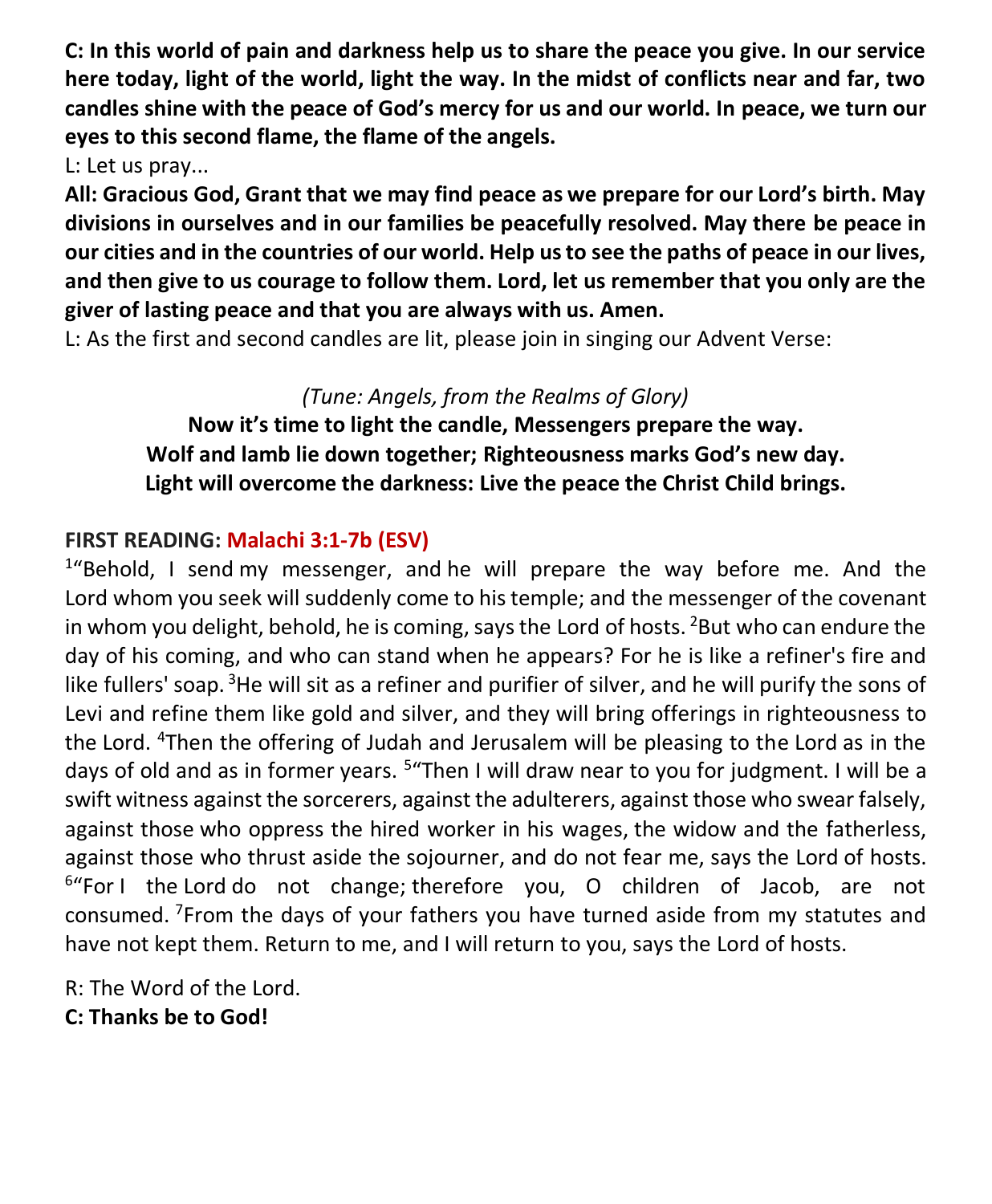### **RESPONSIVE READING: Psalm 66:1-12 (ESV)**

R: Shout for joy to God, all the earth;

#### **C: sing the glory of his name; give to him glorious praise!**

R: Say to God, "How awesome are your deeds! So great is your power that your enemies come cringing to you.

#### **C: All the earth worships you and sings praises to you; they sing praises to your name."**

R: Come and see what God has done: he is awesome in his deeds toward the children of man.

#### **C: He turned the sea into dry land; they passed through the river on foot. There did we rejoice in him,**

R: who rules by his might forever, whose eyes keep watch on the nations—let not the rebellious exalt themselves.

#### **C: Bless our God, O peoples; let the sound of his praise be heard,**

R: who has kept our soul among the living and has not let our feet slip.

#### **C: For you, O God, have tested us; you have tried us as silver is tried.**

R: You brought us into the net; you laid a crushing burden on our backs;

**C: you let men ride over our heads; we went through fire and through water; yet you have brought us out to a place of abundance.**

R: The Word of the Lord.

**C: Thanks be to God!** 

#### **SECOND READING: Philippians 1:2-11 (ESV)**

<sup>2</sup>Grace to you and peace from God our Father and the Lord Jesus Christ. <sup>3</sup>I thank my God in all my remembrance of you, <sup>4</sup>always in every prayer of mine for you all making my prayer with joy, <sup>5</sup>because of your partnership in the gospel from the first day until now.  $6$ And I am sure of this, that he who began a good work in you will bring it to completion at the day of Jesus Christ. <sup>7</sup>It is right for me to feel this way about you all, because I hold you in my heart, for you are all partakers with me of grace, both in my imprisonment and in the defense and confirmation of the gospel.  ${}^{8}$  For God is my witness, how I yearn for you all with the affection of Christ Jesus. <sup>9</sup>And it is my prayer that your love may abound more and more, with knowledge and all discernment,  $10$ so that you may approve what is excellent, and so be pure and blameless for the day of Christ, <sup>11</sup>filled with the fruit of righteousness that comes through Jesus Christ, to the glory and praise of God.

R: The Word of the Lord. **C: Thanks be to God!**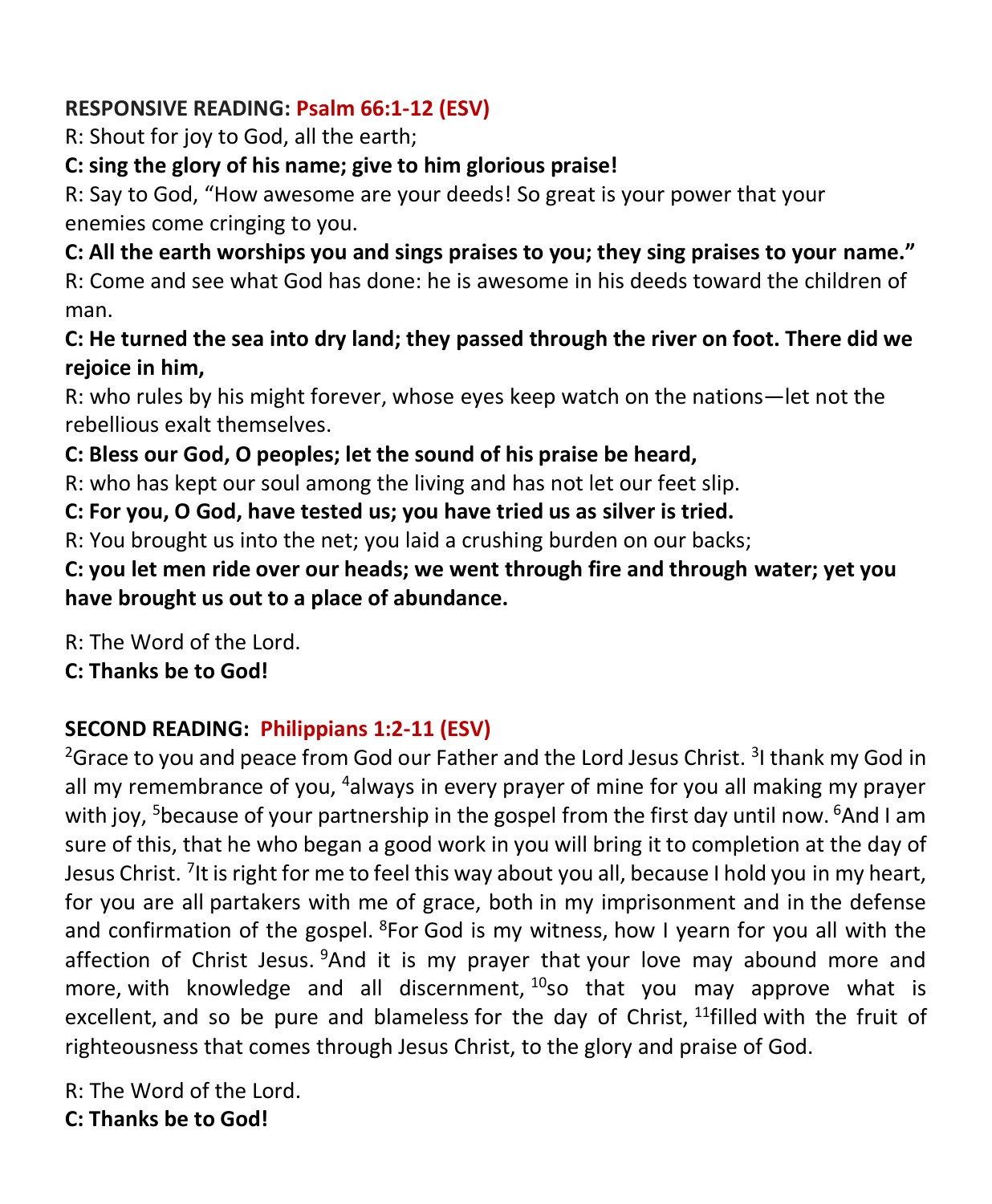**THE GOSPEL ACCLAMATION** 



#### **GOSPEL READING: Luke 3:1-14 (ESV)**

P: The Holy Gospel according to Saint Luke, the 3<sup>rd</sup> Chapter.

#### **C: Glory to you, O Lord!**

<sup>1</sup>In the fifteenth year of the reign of Tiberius Caesar, Pontius Pilate being governor of Judea, and Herod being tetrarch of Galilee, and his brother Philip tetrarch of the region of Ituraea and Trachonitis, and Lysanias tetrarch of Abilene,  $2$  during the high priesthood of Annas and Caiaphas, the word of God came to John the son of Zechariah in the wilderness. <sup>3</sup>And he went into all the region around the Jordan, proclaiming a baptism of repentance for the forgiveness of sins. <sup>4</sup>As it is written in the book of the words of Isaiah the prophet, "The voice of one crying in the wilderness: 'Prepare the way of the Lord, make his paths straight. <sup>5</sup>Every valley shall be filled, and every mountain and hill shall be made low, and the crooked shall become straight, and the rough places shall become level ways,  $6$ and all flesh shall see the salvation of God." <sup>7</sup>He said therefore to the crowds that came out to be baptized by him, "You brood of vipers! Who warned you to flee from the wrath to come? <sup>8</sup>Bear fruits in keeping with repentance. And do not begin to say to yourselves, 'We have Abraham as our father.' For I tell you, God is able from these stones to raise up children for Abraham. <sup>9</sup>Even now the axe is laid to the root of the trees. Every tree therefore that does not bear good fruit is cut down and thrown into the fire." <sup>10</sup>And the crowds asked him, "What then shall we do?" <sup>11</sup>And he answered them, "Whoever has two tunics is to share with him who has none, and whoever has food is to do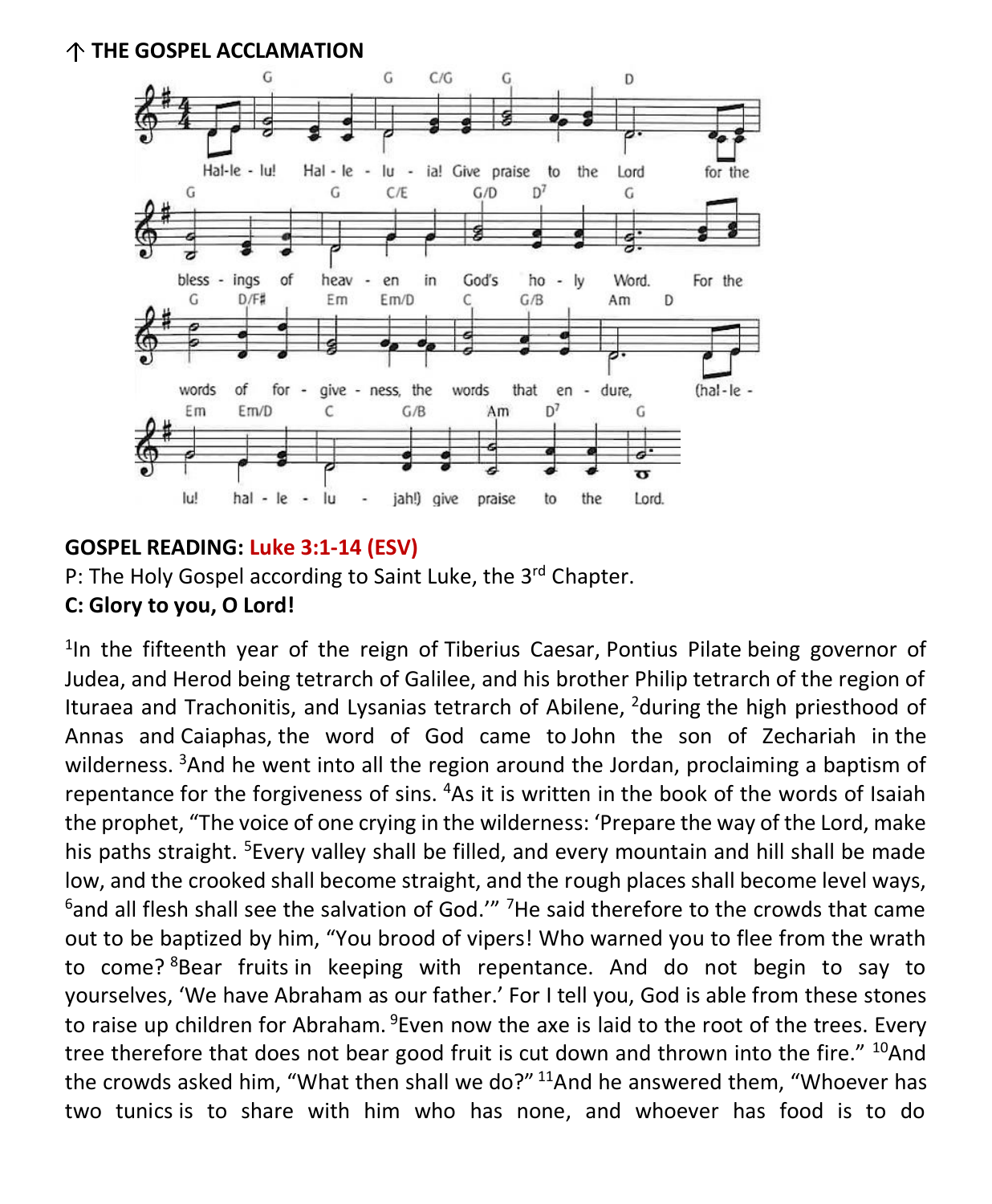likewise." <sup>12</sup>Tax collectors also came to be baptized and said to him, "Teacher, what shall we do?" <sup>13</sup>And he said to them, "Collect no more than you are authorized to do." <sup>14</sup>Soldiers also asked him, "And we, what shall we do?" And he said to them, "Do not extort money from anyone by threats or by false accusation, and be content with your wages."

P: This is the Gospel of our Lord! **C: Praise to you, O Christ!** 

#### **SERMON**

**HYMN OF THE DAY: Chief of Sinners though I Be……………………………..RECLAIM No. 187**

#### **OFFERING** and **OFFERING RESPONSE**

*As ushers bring forward the offering,* please stand to *sing the Doxology: Praise God from whom all blessings flow. Praise Him all creatures here below. Praise Him above ye heav'nly host. Praise Father, Son, and Holy Ghost. Amen*

#### **THE NICENE CREED**

**We believe in one God, the Father, the Almighty, maker of heaven and earth, of all that is, seen and unseen.**

**We believe in one Lord, Jesus Christ, the only Son of God, eternally begotten of the Father, God from God, Light from Light, true God from true God, begotten, not made, of one Being with the Father. Through him all things were made. For us and for our salvation he came down from heaven; by the power of the Holy Spirit he became incarnate from the virgin Mary, and was made man. For our sake he was crucified under Pontius Pilate; he suffered death and was buried. On the third day he rose again in accordance with the Scriptures; he ascended into heaven and is seated at the right hand of the Father. He will come again in glory to judge the living and the dead, and his kingdom will have no end.**

**We believe in the Holy Spirit, the Lord, the giver of life, who proceeds from the Father and the Son. With the Father and the Son he is worshiped and glorified. He has spoken through the prophets. We believe in one holy Christian and apostolic Church. We acknowledge one Baptism for the forgiveness of sins. We look for the resurrection of the dead, and the life of the world to come. Amen.**

#### **PRAYERS OF THE PEOPLE**

Each petition ends with the words *Lord, in your mercy*. Please respond by saying *Hear our prayer.*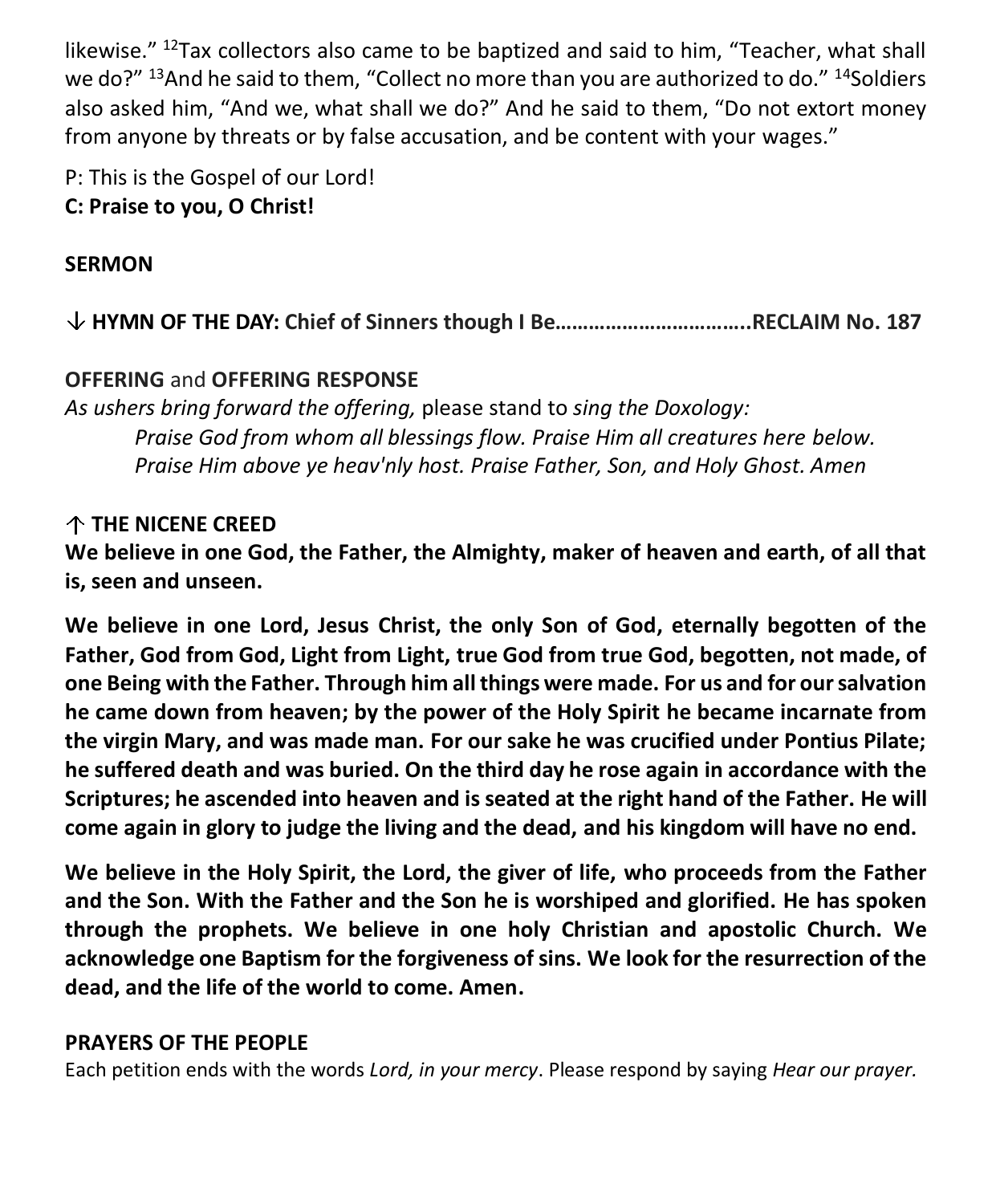#### **THE SACRAMENT OF HOLY COMMUNION**

P: The Lord be with you.

#### **C: And also with you.**

P: Lift up your hearts.

**C: We lift them to the Lord.**

P: Let us give thanks to the Lord our God.

#### **C: It is right to give him thanks and praise.**

P: It is indeed right and salutary, that we should at all times, and in all places, give thanks to you, O Lord, Holy Father, almighty everlasting God, through Jesus Christ our Lord, who John the baptizer heralded as the anointed One, the very Lamb of God, calling sinners to repent, to escape the judgement of his coming. Therefore, with angels and archangels, and with all the company of heaven, we laud and magnify your glorious name; evermore praising you, and singing…



#### **WORDS OF INSTITUTION**

#### **LORD'S PRAYER**

**C: Our Father, who art in heaven, hallowed be thy name, thy kingdom come, thy will be done, on earth as it is in heaven. Give us this day our daily bread; and forgive us our trespasses, as we forgive those who trespass against us; and lead, us not into temptation, but deliver us from evil. For thine is the kingdom, and the power, and the glory, forever and ever. Amen.**